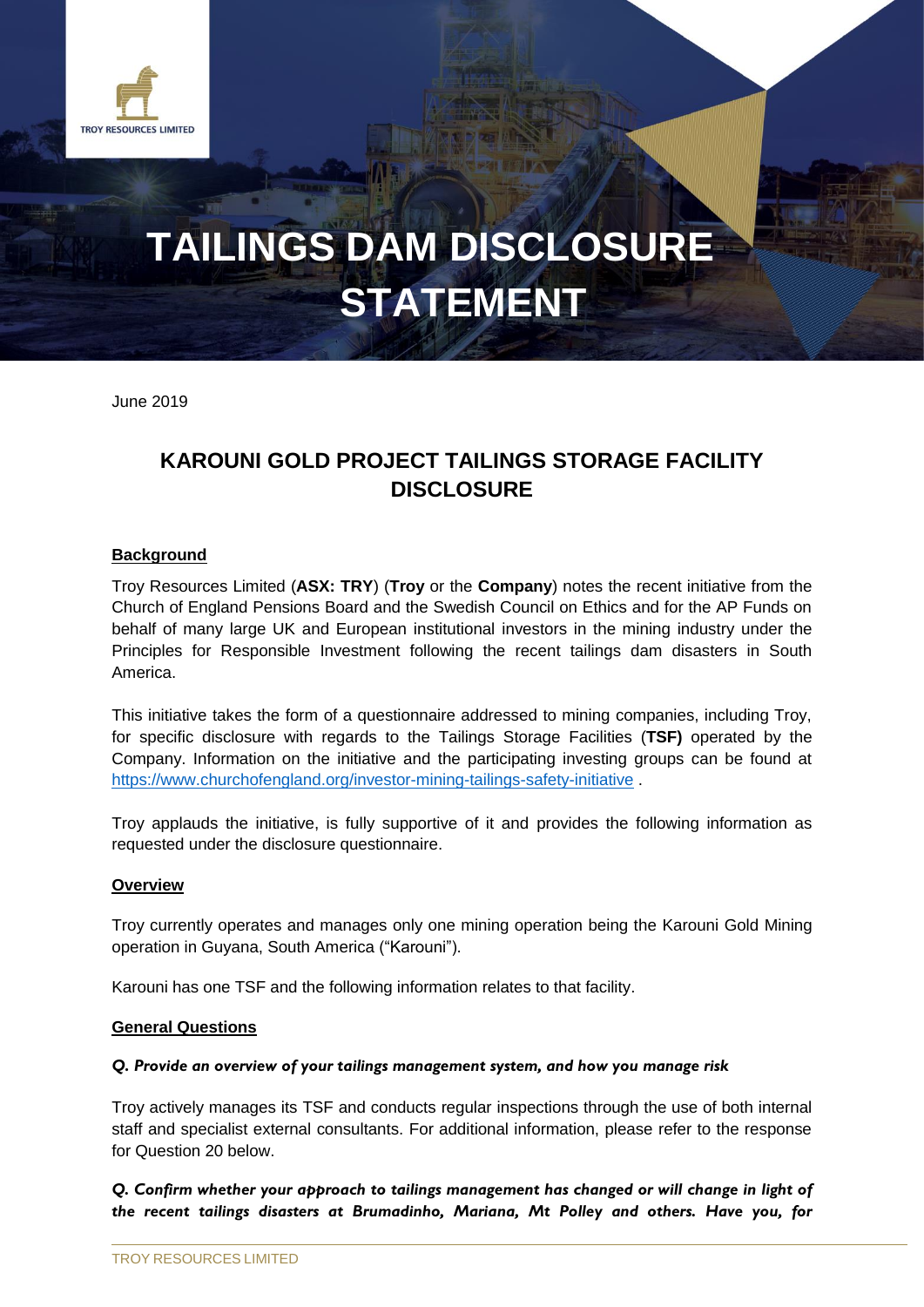

## *example, reviewed all tailings storage facilities with upstream dam construction, and taken steps necessary to protect local communities and the environment e.g. buttressing, evacuation?*

Troy has always taken the stability and structural integrity of its TSF as ones of its highest priorities and the facility is on the list of critical items in terms of risk management. The recent tragedies have confirmed the importance of continuing vigilance and inspection and maintaining the highest standards of construction and review.

#### **Specific Questions**

#### *1. "Tailings Facility" Name/Identifier*

Karouni Gold Project TSF in Guyana, South America

#### *2. Location*

Longitude: 59.06, Latitude: 5.6

#### *3. Ownership*

Owned and operated by Troy Resources Guyana Inc, a 100% owned entity of the ultimate holding company, Troy Resources Limited.

#### *4. Status*

Active TSF

#### *5. Date of initial operation*

August 2015

#### *6. Is the Dam currently operated or closed as per currently approved design?*

The TSF is in use and being operated within design parameters.

#### *7. Raising method*

Downstream valley filled structure

#### *8. Current Maximum Height*

16.9 metres at maximum height from valley floor to highest part of facility wall

#### *9. Current Tailings Storage Impoundment Volume*

1.6 million cubic metres

#### *10. Planned Tailings Storage Impoundment Volume in 5 years' time*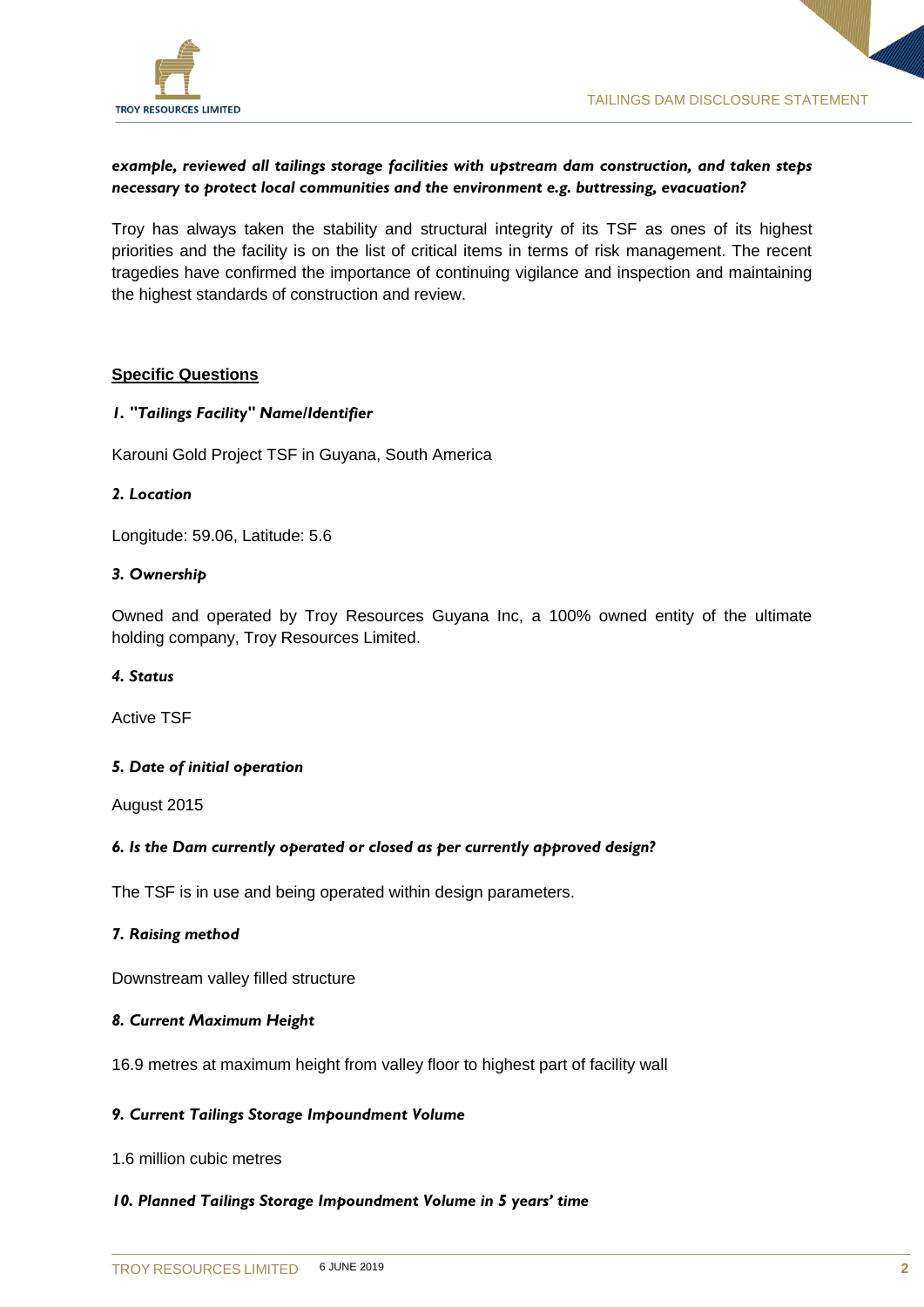

#### 5.2 million cubic metres

*11. Most recent Independent Expert Review*

May 2018

*12. Do you have full and complete relevant engineering records including design, construction, operation, maintenance, and/or closure?*

Yes

*13. What is your hazard categorisation of this facility, based on the consequence of failure?*

Major

*14. What guideline do you follow for the classification system?*

ANCOLD (2012a, b) (Australian National Committee On Large Dams)

*15. Has this facility, at any point in its history, failed to be confirmed or certified as stable, or experienced notable stability concerns, as identified by an independent engineer (even if later certified as stable by the same or a different firm).*

No

*16. Do you have internal/in house engineering specialist oversight of this facility? Or do you have external engineering support for this purpose?*

Both

*17. Has a formal analysis of the downstream impact on communities, ecosystems and critical infrastructure in the event of catastrophic failure been undertaken and to reflect final conditions? If so, when did this assessment take place?*

Yes, 2014 before dam approval and construction

*18. Is there a) a closure plan in place for this dam, and b) does it include long term monitoring?*

Yes and Yes

*19. Have you, or do you plan to assess your tailings facilities against the impact of more regular extreme weather events as a result of climate change, e.g. over the next two years?*

No and not at this time.

*20. Any other relevant information and supporting documentation.*

*Please state if you have omitted any other exposure to tailings facilities through any joint ventures you may have.*